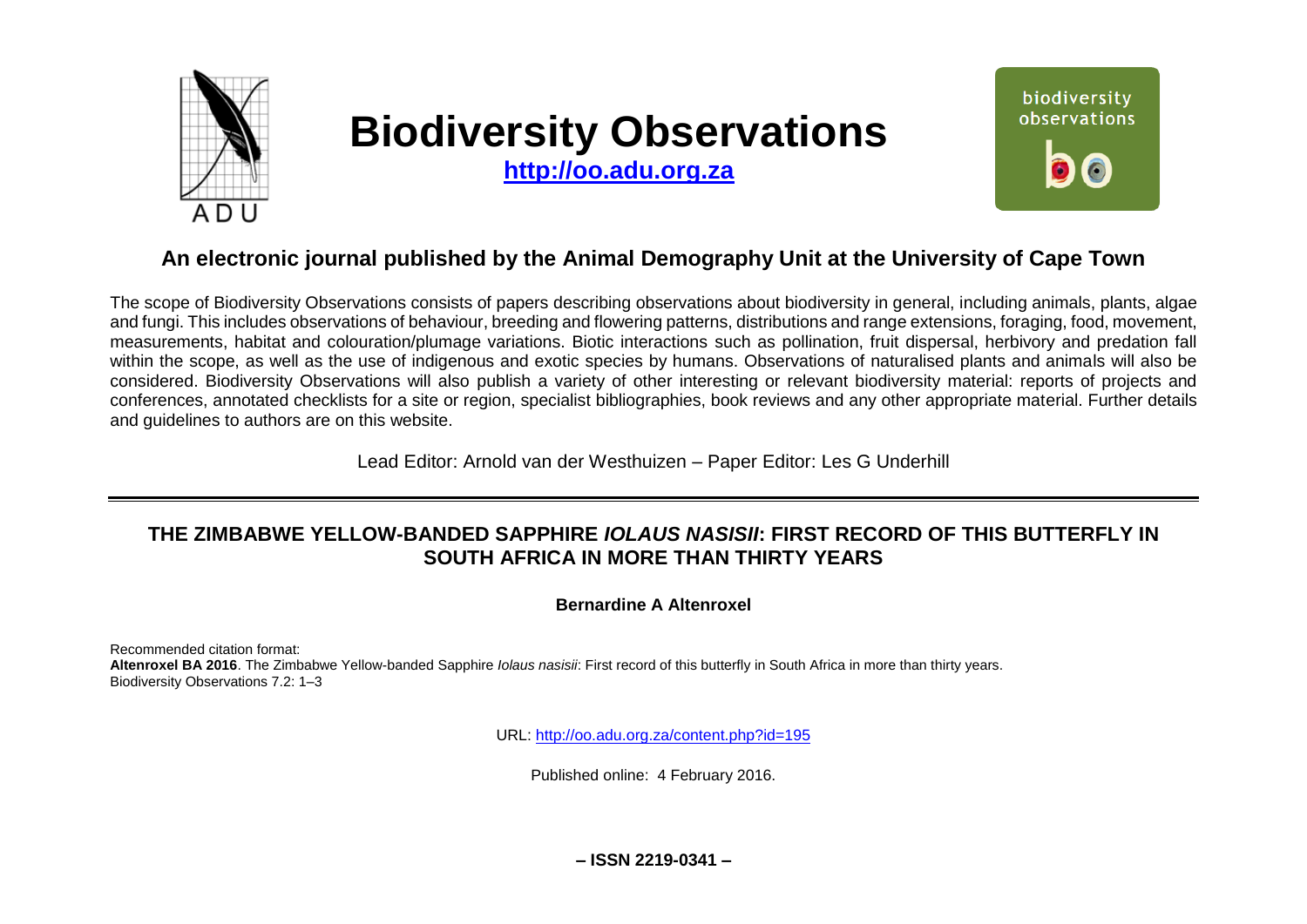### **THE ZIMBABWE YELLOW-BANDED SAPPHIRE** *IOLAUS NASISII***: FIRST RECORD OF THIS BUTTERFLY IN SOUTH AFRICA IN MORE THAN THIRTY YEARS**

*Bernardine A Altenroxel\**

ADU Virtual Museum Contributor, Disaster Management Practitioner, Lepidopterists' Society of Africa member

\*Corresponding author: [baltenroxel@gmail.com](mailto:baltenroxel@gmail.com)

The Kudu River Valley at Mooketsi in Limpopo Province has proven itself to be a rich hunting ground for the eager lepidopterist. Situated along the Great Escarpment, and home to a thriving farming community, a surprisingly large variety of butterfly species have been identified from the Mooketsi area – from the tiny Dwarf Blue *Oraidium barberae* to the larger Swallowtail and Swordtail butterflies, such as the Mocker Swallowtail *Papilio dardanus cenea*, Constantine's Swallowtail *Papilio constantinus constantinus* and the Large Striped Swordtail *Graphium antheus*. The Kudu River Valley falls within quarter degree grid cell 2330CA; the LepiMAP database indicates that 214 species have been recorded in this cell (Animal Demography Unit 2016).

Rather surprisingly, it was from the sleepy hollow of Mooketsi that an astounding discovery was made. While carrying a bundle of hay for my horse on 12 November 2015, I found a small, colourful butterfly (Fig. 1). The butterfly was unfortunately dead, probably having succumbed to one of the heatwaves to have gripped Limpopo during October and November. Being a keen LepiMAPper, and instantly recognising the butterfly as an important find, I scooped it up with my free hand, fed my horse and headed back indoors.



Figure 1. Zimbabwe yellow-banded sapphire as it was found with its wings folded forward.

Paging through Steve Woodhall's *Field Guide to Butterflies of South Africa* (Woodhall 2005), I realised that I needed to see both sides of the butterfly's wings if I was to make an identification. The butterfly's wings were folded forwards, so the underside of the wings were not visible (Fig. 1).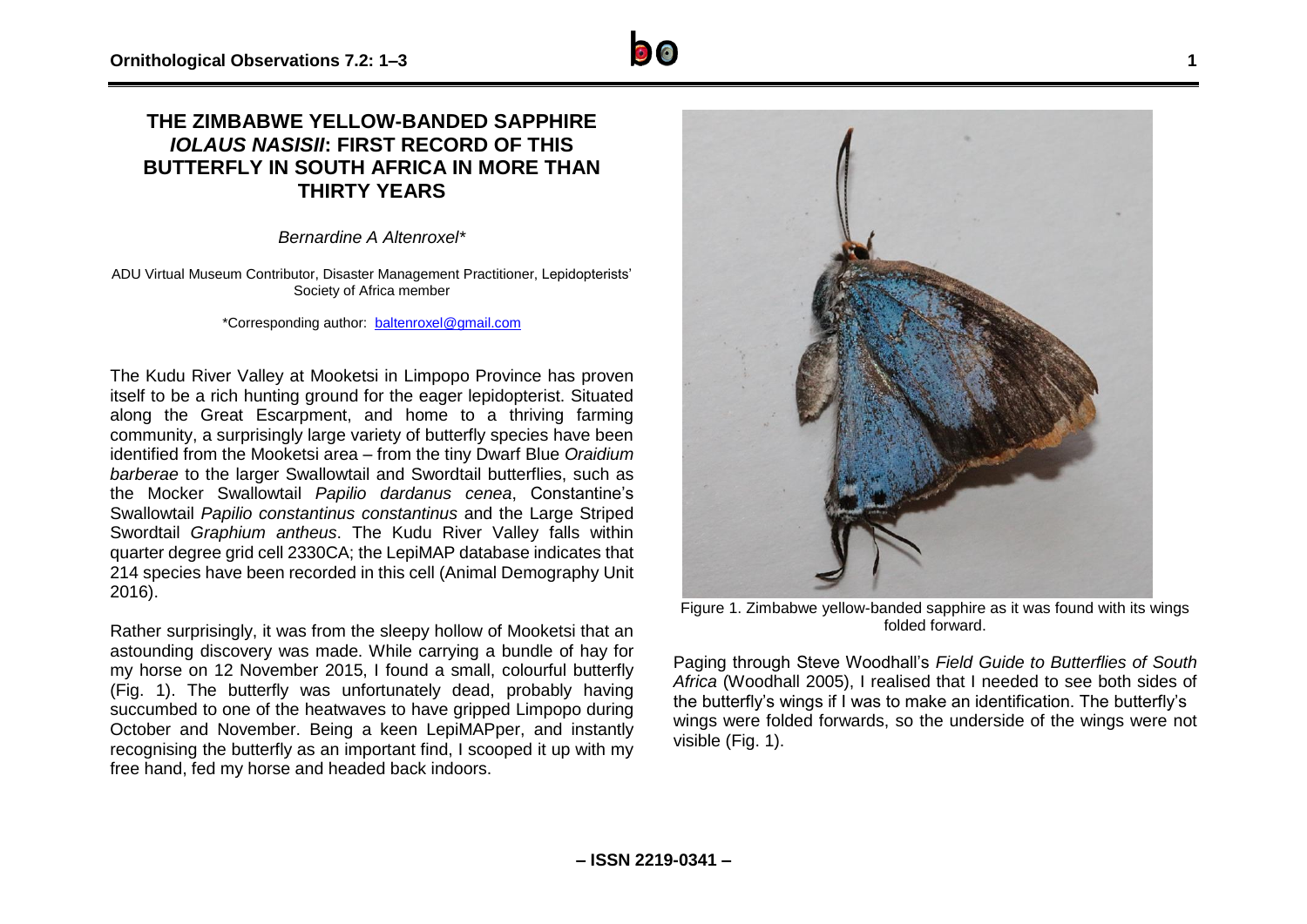

Figure 2 – Having cut away one of the wings, the underside was clearly visible for identification.

I gingerly cut away one wing to reveal the wing underside (Fig. 2). The identification was easy enough to make, but the distribution map of Woodhall (2005) indicated that the species was limited to two tiny locations in South Africa. One of these locations was identified as Buffelsberg near Munnik (Woodhall 2005), which is withinclose proximity to the location where I found the butterfly. Barely able to contain my excitement, I submitted the record to LepiMAP (http://vmus.adu.org.za/?vm=LepiMAP-582581) including my identification and awaited a response from the experts. By the next morning, there was a very excited response from the Chair of the Lepidopterists' Society of Africa, Steve Woodhall, confirming the Fig 3



Figure 3 – The larva of the Zimbabwe yellow-banded sapphire blends in extremely well with the flowers of its host plant.

identification. The butterfly was the Zimbabwe Yellow-banded Sapphire *Iolaus nasisii* and the record of the butterfly was the first in South Africa in over 30 years. The species does not even get a mention in Mecenero *et al*. (2013).

In email correspondence, Steve Woodhall told me that the butterfly larvae only feed on a type of mistletoe *Tapinanthus sp.* which grows as a parasite in trees. I immediately recognised the plant, which had been growing in a marula tree *Sclerocarya birrea* near the stables for many years already and which was close to where I found the butterfly.